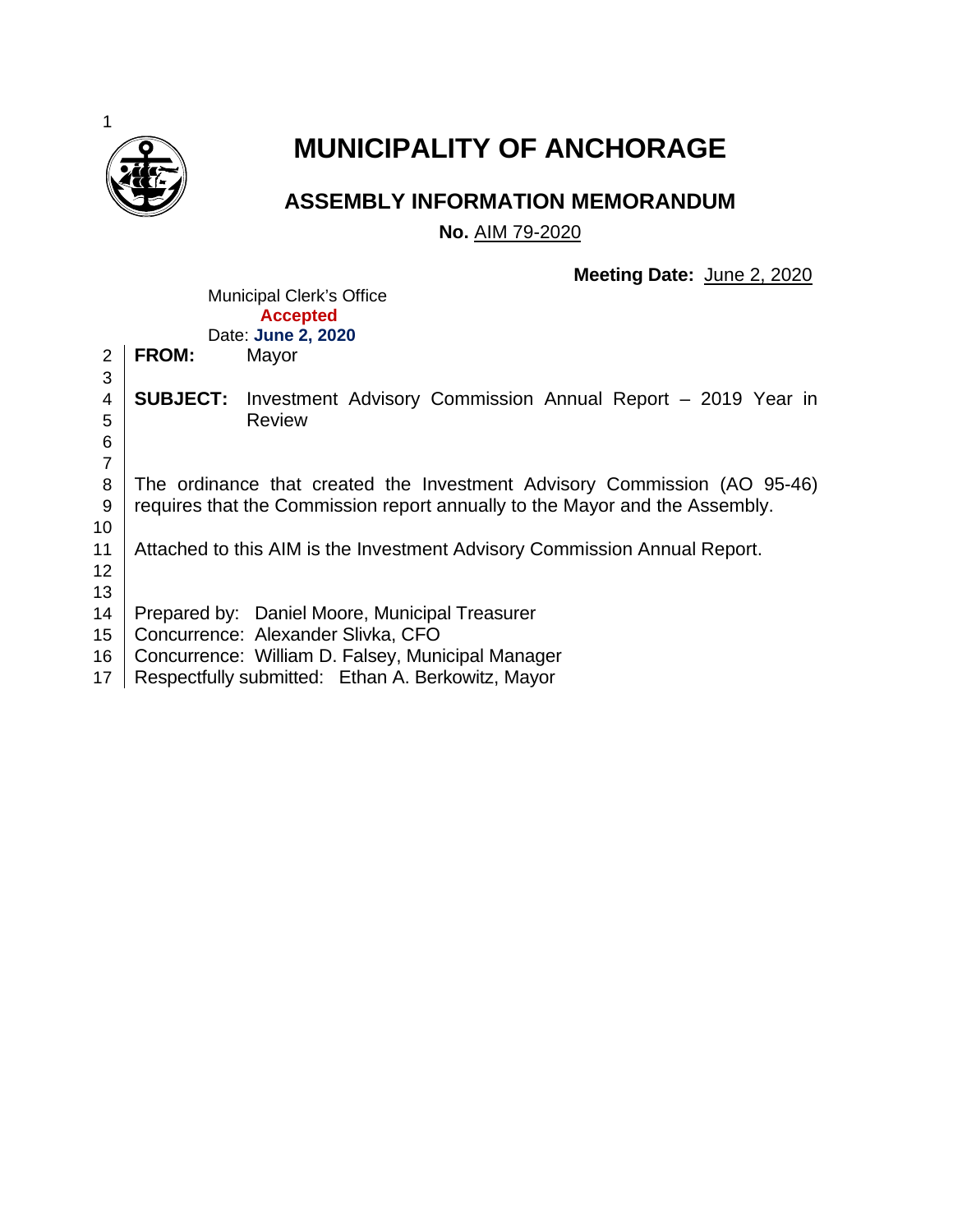

P.O. Box 196650 Anchorage, Alaska 99519-6650 Fax: (907) 343-6677 http:\\www.muni.org

*Ethan Berkowitz, Mayor*

# INVESTMENT ADVISORY COMMISSION

June 2, 2020

Mayor Ethan Berkowitz Municipal Assembly Municipality of Anchorage PO Box 196650 Anchorage, AK 99519

RE: Investment Advisory Commission Annual Report – 2019 Year in Review

Dear Mayor Berkowitz and Assembly Members:

The Investment Advisory Commission's (the "Commission") charge under the enabling ordinance AO No. 95-46 is to act in a non-fiduciary capacity to the Administration and the Assembly in giving advice on matters concerning the investment of municipal funds including the Municipality of Anchorage (the "MOA") Trust Fund (the "Trust"). In that capacity, the Commission believes that the Investment Policy Statement utilized in 2019 for the Trust represented a prudent investment policy which the Commission viewed as appropriate for the capital markets environment. This policy was reviewed and further updated in late 2019 / early 2020. For the new calendar year, the Commission intends to work with the investment consultant to monitor placement of the initial investment with two newly chosen direct real estate managers, chosen to further diversify the Trust. The Commission further intends to review the investment consultant's (RVK) proposed plan for investing the additional proceeds from the sale of Municipal Light & Power (ML&P), as well as review the effect of the Coronavirus (COVID-19) outbreak on capital markets and what if anything should be addressed with respect to the MOA Trust Fund. AO 95-46 further requires that the Commission report annually to the Mayor and the Assembly, the text of which is as follows:

#### **THE MOA TRUST FUND**

The MOA Trust Fund and MOA Trust Reserve ("Reserve Fund") were established in May 1999, following the sale of the Anchorage Telephone Utility (ATU), with an initial total deposit of \$118.6 million. In May 2000, \$40 million was received from the Police/Fire Retirement Fund settlement; these new assets were allocated 50% to the Trust Fund (Fund 730) and 50% to the Reserve Fund (Fund 731). Late in 2000 approximately \$15.1 million of the \$20 million deposited in the Reserve Fund was used to defease two municipal revenue bonds. In January 2002, an additional \$1.3 million from a Bank of America Settlement was added to the Trust Fund. In June 2014 an additional \$1.93 million was deposited into the Trust following Assembly appropriation made in conjunction with the 1<sup>st</sup> Quarter 2014 General Government Operation Budget revision. Since the ATU sale closing, \$138.9 million in annual dividends have been paid to the MOA as return on investment through 2019. Including the year 2000 bond defeasance, just over \$154.0 million has been distributed from the Trust Fund/Reserve Fund. This is now contained in its entirety within a single fund (730), as the need for the Reserve Fund was eliminated when the dividend distribution formula was changed to a percentage of market value approach in 2002.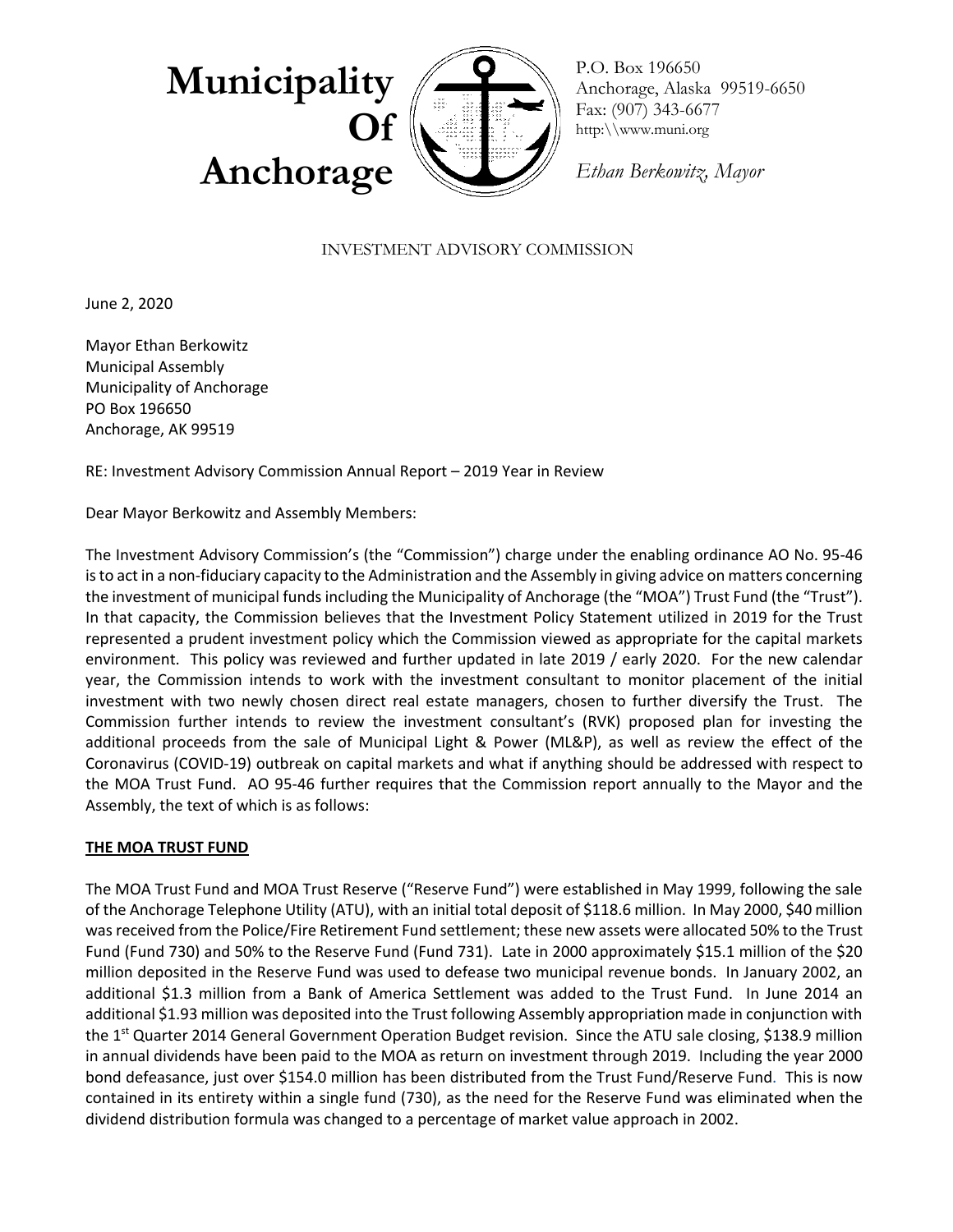IAC Annual Report to Assembly – 2019 Year in Review Page 2 of 5

The Trust's planning time horizon is greater than five years and its risk tolerance is moderate to moderately high with a specific stated objective to maintain purchasing power of the corpus while simultaneously generating earnings for distribution.

Per AO No. 2016-127, the spending policy changed from 4.00% of the "average asset balance" to 4.25% to reflect the Trust Fund's recovery in market value from the impact of the downturn in the markets resulting from the 2008-2009 recession. For this calculation the "average asset balance" is defined as the average of the trailing 20 calendar quarters ended March 31 each year. It is anticipated that the spending policy formula will be further adjusted through a proposed Assembly Ordinance in 2020, in response to the magnitude and timing of the expected ML&P sale proceeds. Both the Commission and the investment consultant (RVK) intend to be actively engaged in the details of the proposed ordinance and its presentation to the Assembly.

# **2019 RESULTS**

The market value of the Trust Fund portfolio on 12/31/19 was approximately \$171.8 million (excluding net effect of year-end accruals), as compared to the 12/31/2018 market value of \$151.4 million. There were no additional deposits to the fund in 2019 and the total dividend withdrawal for the calendar year ended 12/31/2019 was \$6.5 million. All portfolio returns for the Trust cited in this report are shown net of fees. The Trust experienced an overall return of 18.1% in calendar year 2019 (results per RVK). This return lagged the target policy index by 1.4%. The policy index is comprised of market indices weighted in the same proportion as the Trust's long term allocation policy. The policy index had a total return of 19.5% for 2019.

As per the Investment Policy Statement, the asset allocation for the Trust in 2019 covered four core asset classes, namely: Domestic Equities, International Equities, Fixed Income, and Real Estate. These asset classes are managed by ten individual managers, each tasked with a specific mandate for their respective asset class.

The individual manager's portfolio market values at year end, percentage of total portfolio, annual return for 2019, and corresponding benchmark returns as calculated by RVK, were as follows:

|                                          | <b>Market Value</b> | <b>Percent of</b><br><b>Portfolio</b> | 2019 Return |
|------------------------------------------|---------------------|---------------------------------------|-------------|
| DOMESTIC EQUITY COMPOSITE                | \$62,491,744        | 36.38%                                | 31.54%      |
| Russell 3000 Index                       |                     |                                       | 31.02%      |
| <b>Vanguard Institutional Index Fund</b> | \$53,033,635        | 30.88%                                | 31.46%      |
| S&P 500 Index (Cap Wtd)                  |                     |                                       | 31.49%      |
| <b>Vanguard Mid Cap Index Fund</b>       | \$4,646,629         | 2.71%                                 | 31.03%      |
| Vanguard Spliced Mid Cap Index           |                     |                                       | 31.09%      |
| <b>BlackRock Small Cap Equity Fund</b>   | \$4,811,480         | 2.80%                                 | 32.12%      |
| Russell 2000 Index                       |                     |                                       | 25.53%      |
| <b>INTERNATIONAL EQUITY COMPOSITE</b>    | \$43,377,488        | 25.25%                                | 19.36%      |
| MSCI ACW ex-US Index (USD) (Net)         |                     |                                       | 21.51%      |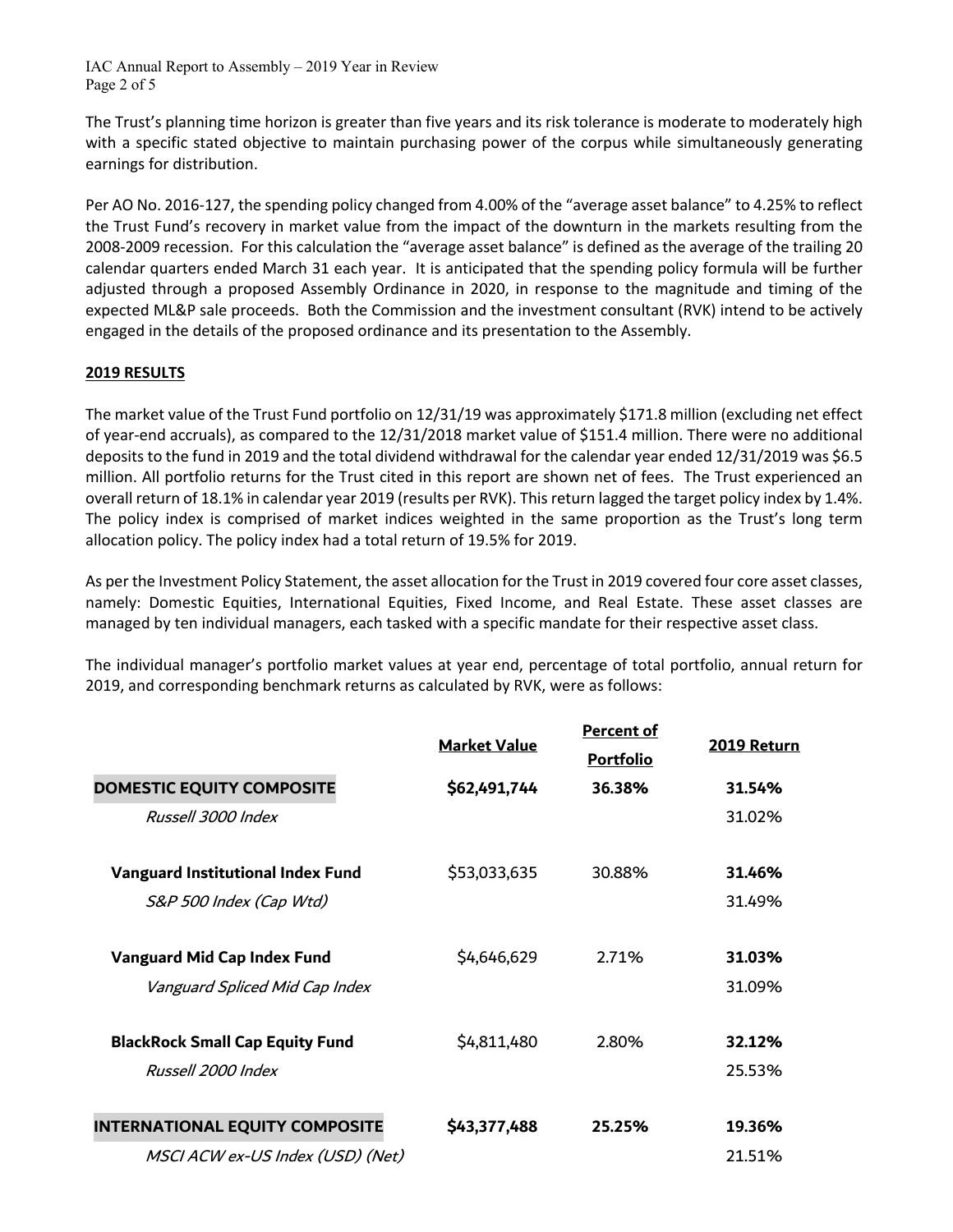IAC Annual Report to Assembly – 2019 Year in Review Page 3 of 5

| <b>EuroPacific Growth Fund</b>          | \$22,051,632  | 12.84%  | 27.42%   |
|-----------------------------------------|---------------|---------|----------|
| MSCI ACW Ex US Grth Index (USD) (Net)   |               |         | 27.34%   |
| <b>Templeton Foreign Equity Fund</b>    | \$21,325,856  | 12.42%  | 11.57%   |
| MSCI ACW Ex US Val Index (USD) (Net)    |               |         | 15.72%   |
| DOMESTIC FIXED INCOME COMPOSITE         | \$44,962,905  | 26.20%  | 8.75%    |
| Bloomberg US Aggregate Bond Index       |               |         | 8.72%    |
| <b>FIAM Core Plus Bond Fund</b>         | \$20,013,719  | 11.67%  | 10.49%   |
| <b>Garcia Hamilton Core Bond Fund</b>   | \$19,957,635  | 11.62%  | 7.31%    |
| Bloomberg US Aggregate Bond Index       |               |         | 8.72%    |
| <b>Western Asset Floating Rate Fund</b> | \$4,991,552   | 2.91%   | 7.70%    |
| S&P/LSTA Performing Loans Index         |               |         | 8.70%    |
| <b>EMERGING Markets Debt Composite</b>  | \$8,395,831   | 4.89%   | 12.57%   |
| <b>EMD Blended Index</b>                |               |         | 13.59%   |
| <b>Ashmore Emerging Mkts Debt Fund</b>  | \$4,119,787   | 2.40%   | 9.77%    |
| Ashmore:Ems Tot Rtn Custom Index        |               |         | 12.17%   |
| <b>BlueBay Emerging Mkts Debt Fund</b>  | \$4,276,044   | 2.49%   | 15.38%   |
| JPM Emg Mkts Gond Gbl Dvf'd Index (TR)  |               |         | 15.04%   |
| <b>REAL ESTATE COMPOSITE</b>            | \$12,592,768  | 7.27%   | $-2.92%$ |
| <b>UBS Trumbull Property Fund</b>       | \$12,592,768  | 7.27%   | $-2.92%$ |
| NCREIF ODCE Index (AWA) (Net)           |               |         | 4.39%    |
| <b>Cash Account</b>                     | \$12,354      | 0.01%   |          |
| <b>Total Fund</b>                       | \$171,833,090 | 100.00% | 18.08%   |
| <b>Policy Target</b>                    |               |         | 19.50%   |

Overall, the Trust returned 18.1% and lagged its Investment Policy benchmark by 1.4% in an extraordinarily strong market for both equity and fixed income investments. The two portfolios most lagging their benchmarks were International Equity Value and Direct Real Estate. In late 2019, the Commission worked with the investment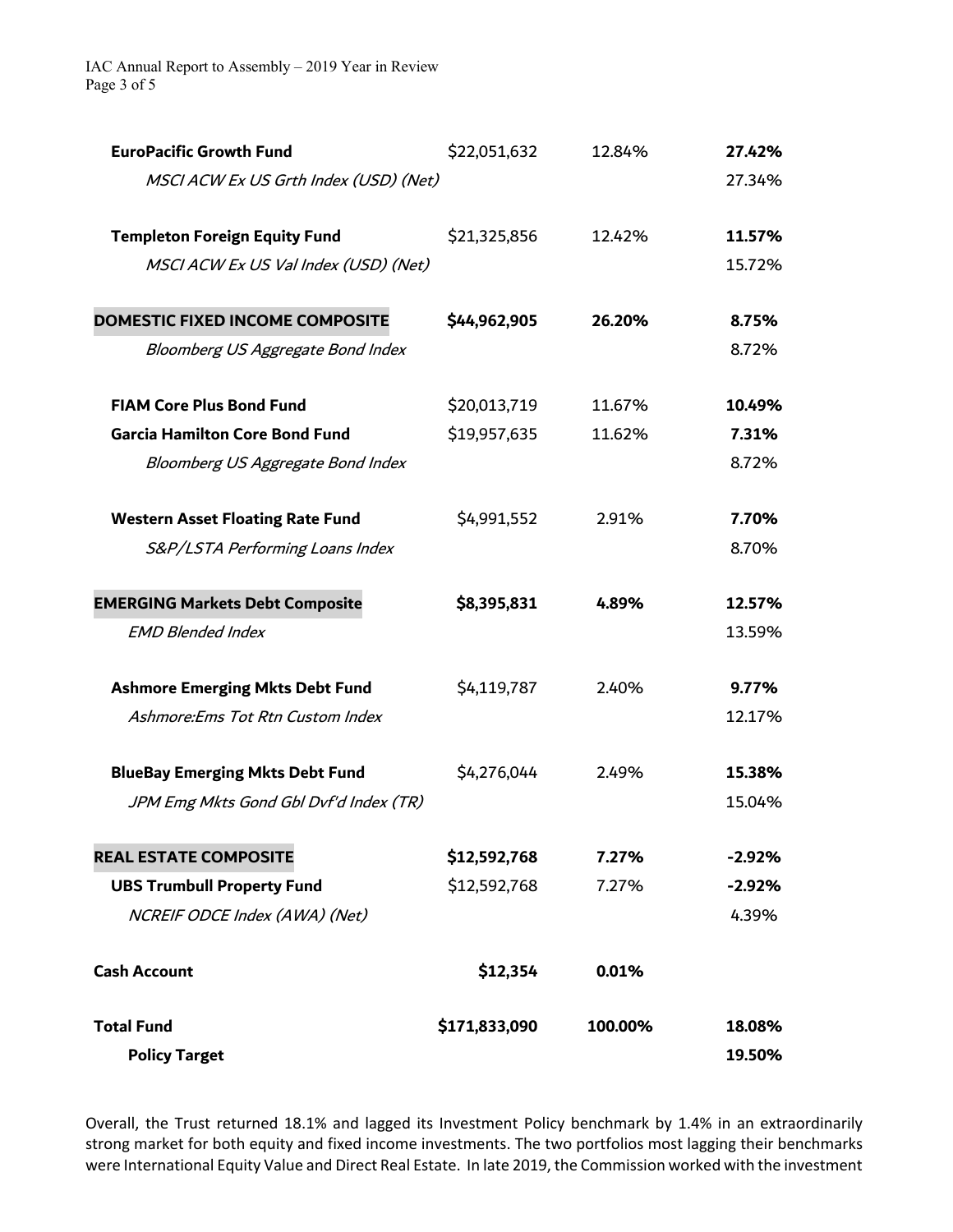IAC Annual Report to Assembly – 2019 Year in Review Page 4 of 5

consultant (RVK) and the Finance Department to recommend two additional real estate managers with diversifying mandates. In 2020, these two new real estate managers are expected to receive initial funding in conjunction with receipt of the ML&P sale proceeds. Also, in 2020, the Commission intendsto focus on individual money manager performance, including the International Equity Value portfolio manager whose performance lagged in 2019 and over the trailing three-year period.

In consideration of market forces, the Commission reiterates its belief that the core tenants of Investment Policy, diversification, and asset allocation remain the most effective strategy to achieve the long term investment goals of the Trust, while also mitigating risk and volatility within the portfolio.

# **The Municipal Cash Pool (MCP)**

In October 2006, the Assembly passed AO 2006-145 which broadened the parameters for investment of the Municipality's General Cash Pool (GCP). Prior to this, the GCP, along with much of the Anchorage School District's (ASD) general cash, was managed in-house but separately using a very short duration buy-and-hold strategy that obtained a return comparable to the 90-day Treasury Bill. In early 2007, the Commission participated in the process which redefined the investment strategy and created the Municipal Cash Pool (MCP). The Commission also participated in the selection of external money managers for the MCP. On June 1, 2007, the MCP was funded with MOA and ASD general cash. In June 2013, the Anchorage Community Development Authority (ACDA) began investing in the MCP as well.

The MCP is comprised of three Portfolios of fixed income securities, each with a separate manager, targeted duration, and respective benchmark. Each year Public Finance and Investments Division staff performs a rebalancing review of the three portfolios of the MCP in consultation with independent investment advisor Callan. This review is based upon forecasted cash flows, including liquidity needs and projected issuance of Tax Anticipation Notes.

The returns below are reported gross of fees and are compared to each manager's respective benchmark. The Commission periodically reviews manager fees against appropriate peer groups for reasonableness.

# **Working Capital Portfolio**

This portfolio is managed by Alaska Permanent Capital Management (APCM), and held assets in excess of \$193 million at December 31, 2019. It is the shortest portfolio of the MCP, with a duration target of 90 days, and is used for day to day cash flow and liquidity needs. The benchmark for this portfolio is the B of A Merrill Lynch 3- Month U.S. Treasury Bill Index. In calendar year 2019, the APCM Portfolio returned 2.58%, while its benchmark returned 2.28%.

#### **Contingency Portfolio**

This portfolio is managed by PNC Capital Advisors (PNC), and held assets in excess of \$93 million at December 31, 2019. It is the middle portfolio of the MCP, with a duration target of 1-3 years. This portfolio provides liquidity when the Working Capital Portfolio has been exhausted, or when rebalancing is required. Its benchmark is the Bloomberg Barclays 1-3 Year US Government/Credit Index. In calendar year 2019, the PNC Portfolio returned 4.35%, while its benchmark returned 4.03%.

#### **Strategic Reserve Portfolio**

This portfolio is managed by BlackRock, and held assets in excess of \$209 million at December 31, 2019. It is the longest portfolio in the MCP, with a duration target of 3-5 years. This portfolio provides liquidity only when the shorter duration portfolios have been exhausted, or when rebalancing is required. Its benchmark consists of 75%